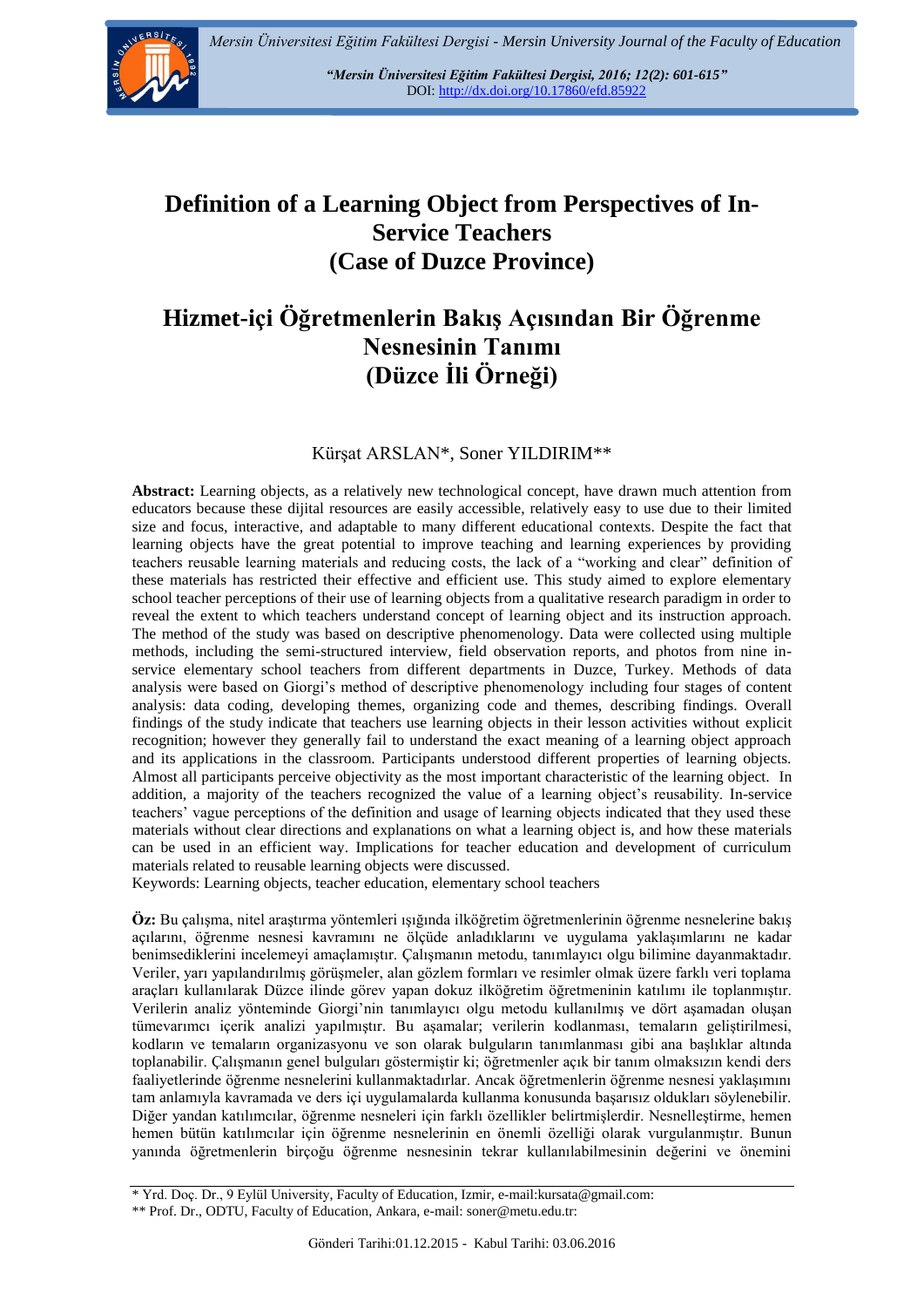vurgulamışlardır. Sonuç olarak yapılan bu araştırma hizmet içi öğretmenlerin; öğrenme nesnelerini tanıma ve kullanma konusunda belirsiz algılara sahip olduklarını, bu materyallerin ne olduğu ya da sınıf ortamlarında nasıl kullanıldığı konusunda açık, anlaşılır yönlendirmeler ve açıklamalar olmaksızın materyalleri ders faaliyetlerinde kullandıklarını ortaya koymaktadır.

*Anahtar Kelimeler:* Öğrenme nesnesi; öğretmen eğitimi; ilköğretim öğretmenleri.

#### **Introduction**

Technology has the potential today to change teaching and learning experiences by enabling teachers to create and use different strategies and activities that are more student-centered, active or interactive, and include relevant learning materials. As a small part of the technologysupported learning environment, the term learning object (LO) emerged from computer science and web technology and it was first used and popularized by Wayne Hodgins in 1993 in education. The learning objects are generally defined as digital resources to enhance teaching and learning (McGreal, 2004). As a new technological concept, these materials may cause some confusion for researchers in the literature (Dahlin, 2007; van Bommel 2012). For example, Polsani (2006) pointed out that because the learning object concept is relatively new, organizations and research groups define learning object differently depending upon their point of view. Furthermore, according to Wilhelm and Wilde (2005), many different terms are used by educators and trainers to refer to, and to define, a learning object, such as, instructional object, educational object, knowledge object, intelligent object or data object. Even today, there are multiple terms, definitions, and uses of learning objects, which can be seen an evidence of serious lack of information about the concept of learning object (Sinclair et al, 2013).

The Institute of Electrical and Electronics Engineers (IEEE), the first institution to attempt to describe these learning materials, defines a learning object as "any entity, digital or non-digital, which can be used, re-used or referenced during technology supported learning". Wiley (2002b, p.6) considers this definition too broad to be meaningful, and instead defines learning object as "any digital resource that can be reused to support learning". This definition is used in the scope of this study to describe a learning object. The most significant characteristics of a learning object, according to Wiley (2001, p.3), are being digital and reusable in multiple contexts. "The fundamental idea behind learning objects: instructional designers can build small (relative to the size of an entire course) instructional components that can be reused a number of times in different learning contexts" (Wiley 2001, p.3).

Downes (2007) views learning object similar to the IEEE. Like tissue paper that can be used for many different purposes and tasks, the learning object is, as it most fundamental level, a resource to support learning in many different ways. Downes (2007) also believes that learning object may be defined according to the needs in education. Moreover he pointed out that, to reduce costs and to save time, the concept of learning objects should be clearly labeled with the appropriate term and defined to prevent overlapping and confusing conceptual problems.

Cisco Systems is one of the important leaders in the field of network technology area. It is interesting that Cisco is also concerned with insuring a clear understanding of the learning object concept. Cisco believes that the definition of learning object should be chosen based on certain criteria that include needs, hierarchy, instructional approach, audience, and delivery media (Cisco, 2003). Its definition is that a learning object is a small, self-contained, and reusable entity that can be used independently or collectively into a larger content (Millar, 2003).

A need for a "working definition" of a learning object is emphasized by Weller et al. (2005) because all existing learning objects can be used, located, and utilized in the same way. He suggested defining a learning object as "a digital piece of learning material that addresses a clearly identifiable topic or learning outcome and has the potential to be reused in different contexts" (Weller et al., 2005, 3). Some properties of LOs, emphasized differently in different definitions, include the following in a single definition: 1) digital in form; 2) associated with a learning objective; and 3) reusable.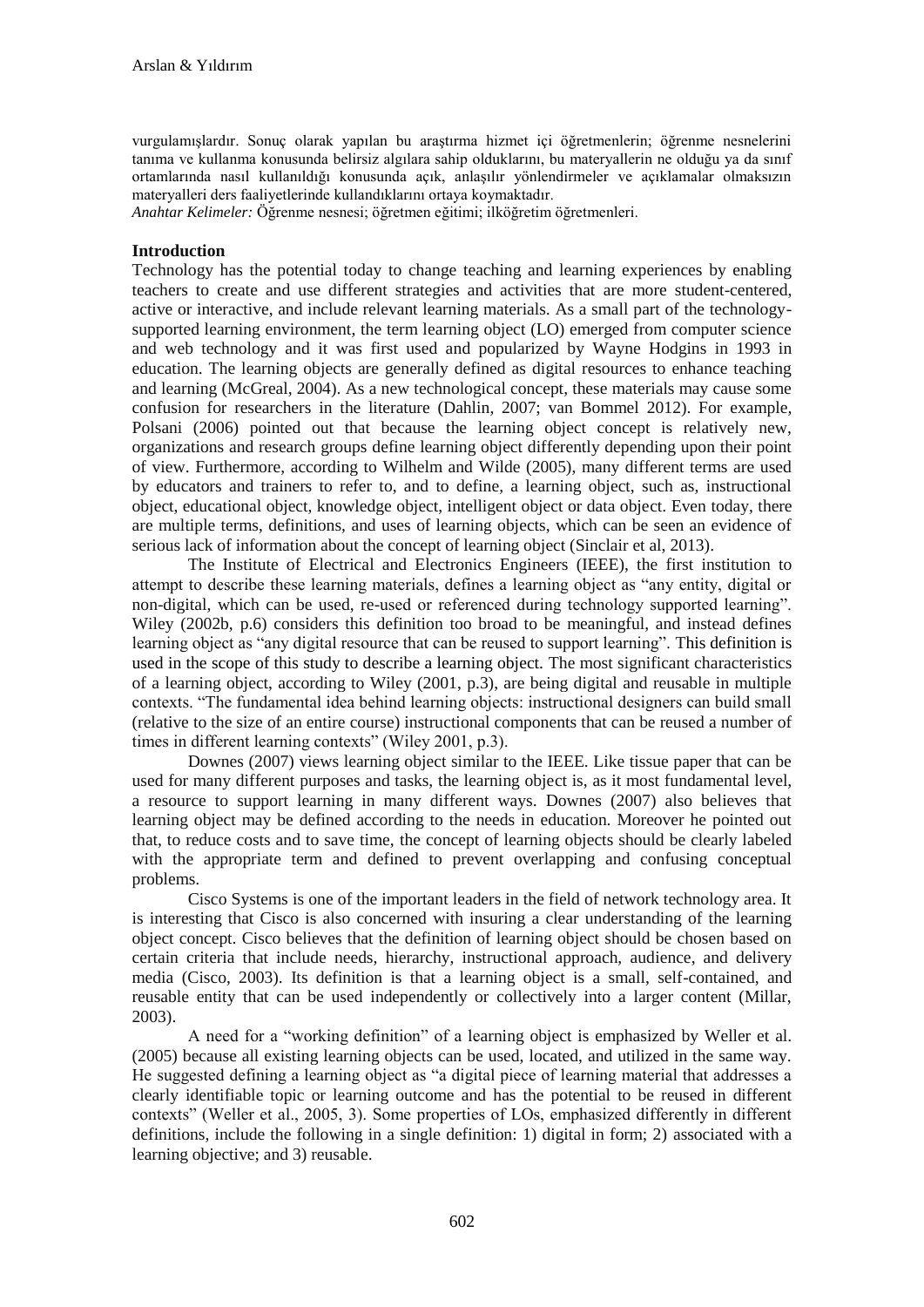A summary of learning object terms and their scope is given in Table 1 to better understand and define different aspects of this concept (McGreal, 2004).

| Scope in the | Anything non-      | Anything digital                | Anything specific for a        |
|--------------|--------------------|---------------------------------|--------------------------------|
| definition   | digital            |                                 | learning environment           |
|              | Component          | <b>Information Object</b>       | <b>Sharable Content Object</b> |
|              | Merril, 1983       | <i>Wiley, 1999</i>              | (SCO)                          |
|              | Asset              | <b>Content Object</b>           | ADL, 2003                      |
| Terms and    | <i>Wiley, 2000</i> | Slosser, 2001                   | Reusable Learning Object       |
| Researcher   | Learning           | <b>Educational Object</b>       | (RLO)                          |
|              | Resources          | Friesen, 2001                   | Cisco System, 2001             |
|              | Downes, 2003       | Learning Object                 |                                |
|              |                    | Jacobsen, 2001                  |                                |
|              | Text books,        | text file, image, video, audio, | Course materials, and any      |
| Example      | tissue paper,      | animation, slide, worksheet,    | digital resources with         |
|              | maps, $\dots$      | diagram, html file,             | metadata tags                  |

**Table 1.** *Learning Object Terminology. This Table Is the Revised Version of McGreal (2004)*

A lack of uniformity in the definition and understanding of learning object is apparent (Table 1), as different researchers, organizations, and institutions develop their own learning materials, such as lessons, modules, or lesson topics. McGreal (2004) indicated that due to the lack of a "working" definition, a large number of similar, yet distinct, learning materials are being used by teachers, students, or other potential users. According to Downes (2003), the educational world does not need thousands of similar learning materials. This study may help educators and developers by establishing greater uniformity of the learning object concept from the teacher's point of view, thus promoting greater efficiency and effectiveness in education.

Furthermore, little research has been done, especially in Turkey, on in-service teachers' personal understanding of learning object concept. The majority of the existing research studies are based on the different aspects of learning object:

- definitions and meanings of LO (Wiley, 2004; McGreal, 2004),
- perceptions of teachers towards learning object based instruction (Gurer, 2013),
- repositories (Lovin, & Branch, 2003; Najjar, Ternier, & Duval, 2004; Caris, 2004; Karaman, 2005),
- social- cultural attitudes towards collaboration and sharing of learning objects (Littlejohn, 2005),
- design and development of LOs (MacDonald et al., 2004),
- metadata standards (Downes, 2004), evaluation (Kay, & Knaack, 2007a),
- creation of LOs (Jessup Stephanie, 2007),
- effectiveness of LOs (Akpınar, & Simsek, 2007; Türel, 2008).

There are many studies conducted in Turkey to investigate some of the various effects of learning objects on learning, on students' academic achievements, or on students' attitudes (e.g., Akpınar & Simsek, 2007; Türel, 2008; Baki & Çakıroğlu, 2010). In these studies, a learning object is defined as a digital resource that can be used or reused to facilitate learning and teaching. This is a common definition generally used by researchers to indicate all digital materials named as learning object, reusable learning objects, educational objects, etc.

As a result, in this study, background of the problem is based on definition of learning objects and analyzing in-service teachers' real experiences to understand how they define a learning object and how it differs from existing definitions and meanings of a learning object defined by designers, researchers, and organizations.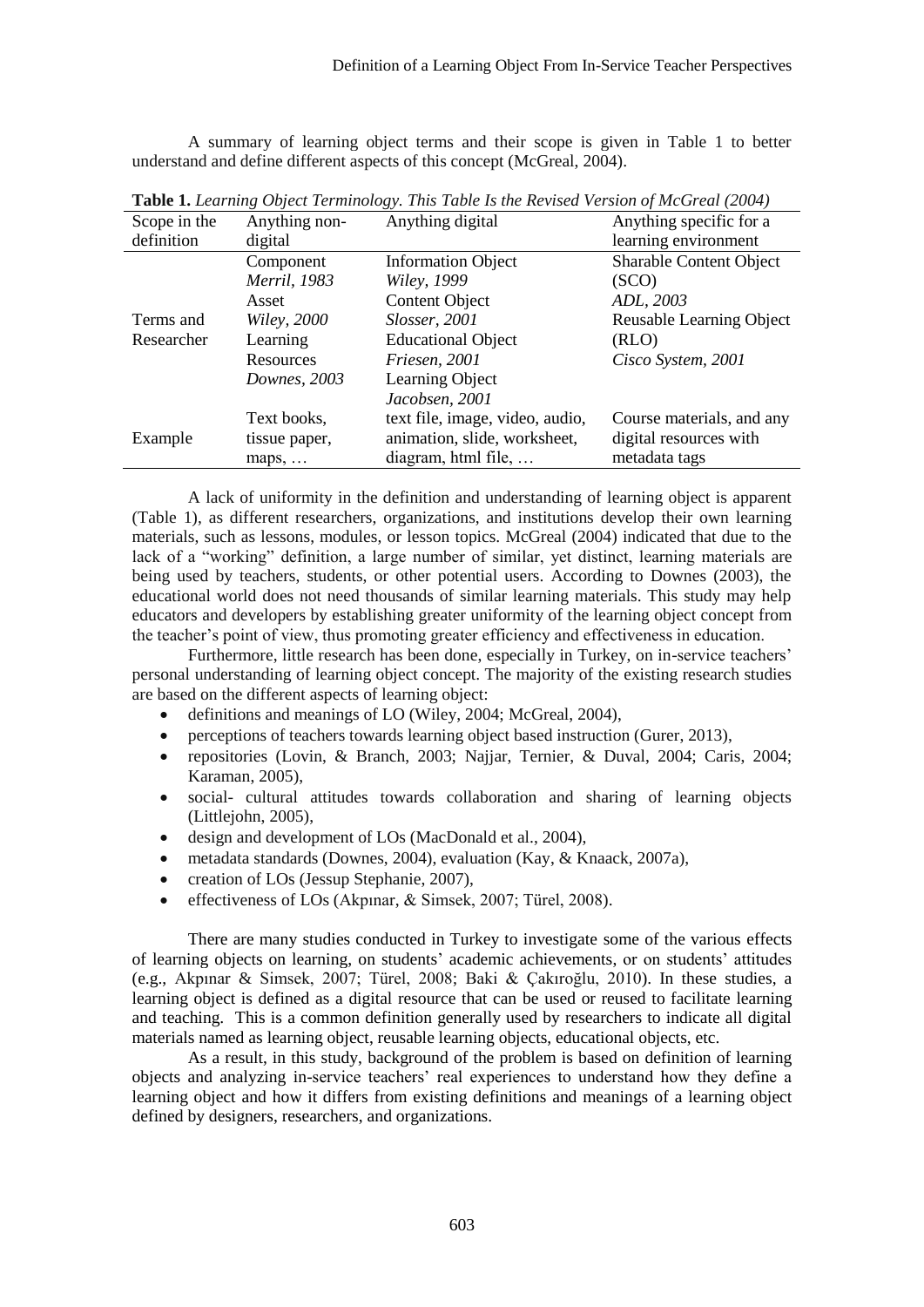# **Methodology**

The present research study focused mainly on the teachers' own perspectives of learning object and its integration into the Turkish elementary school classrooms, where teachers act as both subject matter expert and instructional designer.

A qualitative research paradigm was used to focus on these two roles, and how teachers experience and interact with the phenomenon being studied at a given point in time and in particular context (Croker, 2009). For this study, qualitative research methodology, specifically the phenomenological approach, was employed to (a) gain in-depth information with rich-andthick descriptions of perceptions and lived experiences of elementary teachers, (b) avoid bias, presuppositions, and judgments, and (c) potentially add new codes, themes, and patterns revealed from interview, observation, and document data. Therefore, to provide a foundational basis for the future quantitative research studies, this study examined in details the skills, knowledge, and perceptions of a sample of teachers who use and implement learning objectbased instruction. Results from this research may also be used to define a learning object for creating more effective and appropriate strategies that are built on these materials

A descriptive phenomenological method was used and two research questions were formulated for the study: (1) "How do teachers define a learning object?" and (2) "What are the characteristics of a learning object from teachers' point of view". A qualitative phenomenological research model with an open-ended, semi-structured interview was used to assess how elementary teachers define a learning object in their educational setting.

# *Participants*

Because a sampling procedure in qualitative research is generally flexible – that is, there are no clear guidelines on selection criteria for sample (Morse, 1991), it may sometimes create some problems for the researcher. According to Kitson et al. (1994), interpretation of research findings and replication of the study in qualitative method depends on explaining or describing sample strategies in adequate detail. The researcher for this study used purposeful sampling as described by Patton (1990). The study consisted of nine in-service elementary school teachers from the field of classroom teacher and was conducted in Duzce, Turkey, a city in the western corner of the Turkey. Nickname was used for the participants to ethically protect and to mask the real names in data analysis and presenting findings. These nicknames were DZC1, DZC2, DZC3, DZC4, DZC5, DZC6, DZC7, DZC8, and DZC9. Additional demographic information regarding the 9 teachers is provided in Table 2.

| Demographics                           | Number of             |  |  |
|----------------------------------------|-----------------------|--|--|
|                                        | participants          |  |  |
| GenderMale                             | 3                     |  |  |
| Female                                 | 6                     |  |  |
| Teach another grade, school, subject   |                       |  |  |
| Yes                                    |                       |  |  |
| $\rm No$                               | $\mathcal{D}_{\cdot}$ |  |  |
| Number of years of Teaching Experience |                       |  |  |
| $0-2.5$ years                          | $\mathcal{D}_{\cdot}$ |  |  |
| $3-6.5$ years                          | 3                     |  |  |
| $7-10.5$ years                         | 2                     |  |  |
| 11-15.5 years                          |                       |  |  |
| $16+$ years                            |                       |  |  |

| Table 2. Demographic Information of the Participants |  |
|------------------------------------------------------|--|
|                                                      |  |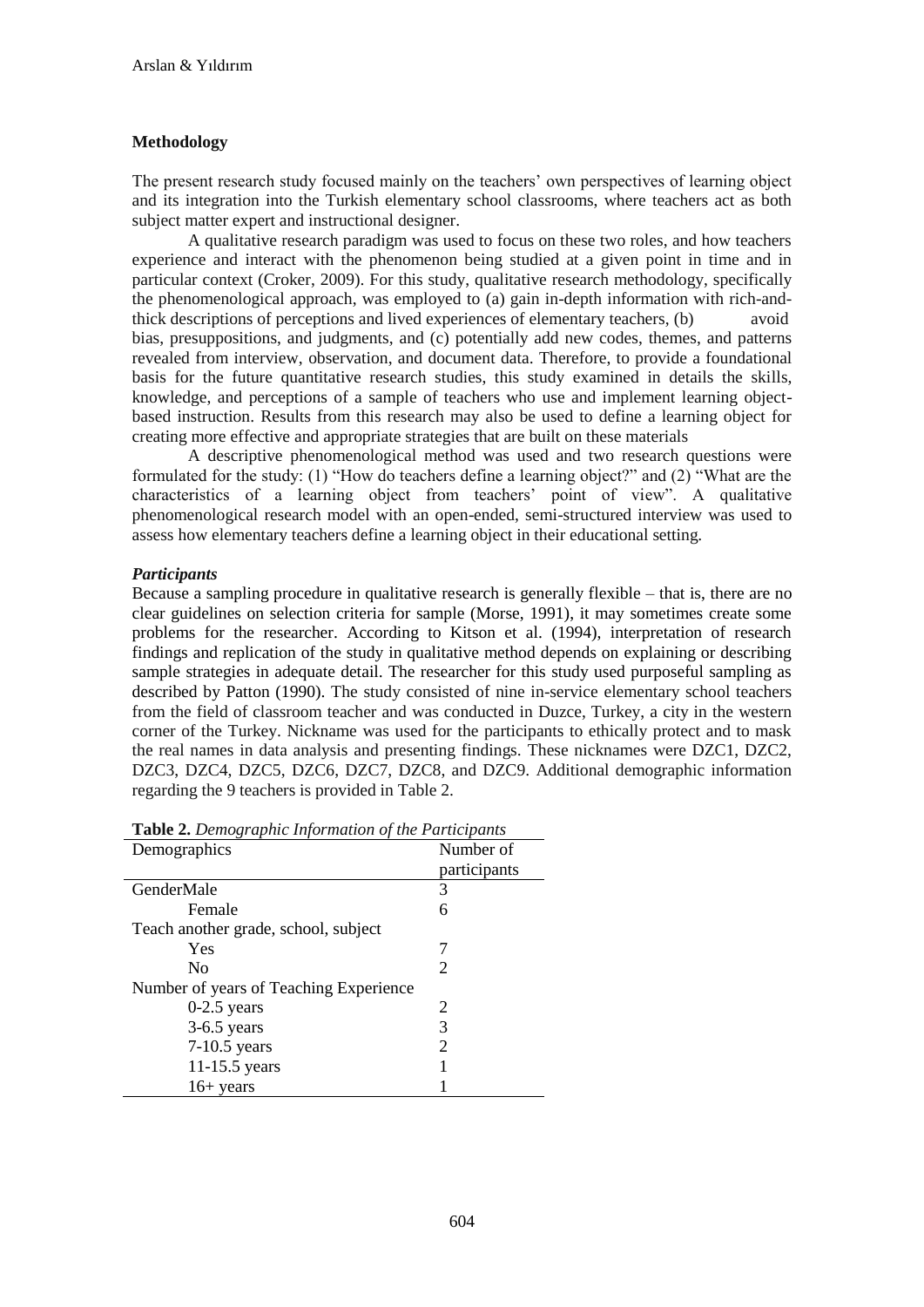## *Data Collection*

Data collection methods of phenomenological research include in-depth interviews (structured, semi-structured, and unstructured), observations, and documents (Creswell, 2007; Moustakes, 1994). Data were collected by researcher in three ways for this study; individual face-to-face interviews, field observation reports, and photographs. Each of the interviews is digitally recorded and transcribed verbatim (i.e., all information gained from the interview is recorded word by word, exactly as stated), and then saved into computer text files. The data files are then uploaded into ATLAS.ti, a software analysis program for qualitative data that generates themes, codes, and qualitative data statistics. As the second data collection tools, observation reports were used to collect data from the teachers about their classroom environment, such as teacher' behaviors and teacher-student and student-student interactions. And photographs were also used to collect qualitative data from the participants, which may have the potential of illustrating some aspect of using and implementing learning objects into educational settings.

# *Data Analysis*

The data analysis of this study was based on Giorgi's (1997) method of descriptive phenomenology, as described by Langdridge (2007) because the goal is to fully understand and describe the perceptions and lived experiences of elementary education teachers using learning objects in their lesson activities. According to Giorgi (1997), phenomenological method "…should be descriptive because the phenomenological researcher wants to avoid any kind of premature analysis or explanatory constructs" to ensure trustworthiness of the study (p. 47). Data analysis included five essential processes: epoche, getting a sense of the whole, phenomenological reduction, imaginative variation, and synthesis of meaning (Giorgi, 1997; Moustakes, 1994).

The first step in data analysis is the epoche. This requires the researcher to set aside all his or her previously acquired knowledge, biases, presuppositions, and suppositions about the phenomenon (Giorgi, 1997; Moustakes, 1994). After epoche, the researcher reads descriptions of interviews. Entire transcription of each of the participants was read and reviewed multiple times in order to perceive the essence of the underlying meanings of the phenomenon. Phenomenological reduction was the third step of the analysis. This is the continuing process of epoche and includes description, horizontalization, and verification for "…continually returning to the essence of the experience in order to derive the inner structure or meaning in and out of itself" (Merriam et al., p. 94). The next step in data analysis is the imaginative variation (or imaginative free variation). It is "…the process of approaching the phenomenon being experienced from different perspectives by imaginatively varying features of the phenomenon" (Langdridge, 2007, p.19). The final step is the synthesis of meaning units. After identifying the essential meaning units, the researcher organizes them to describe the structure of the experience of elementary teachers. In the present study, content analysis of the Giorgi's (1997) method of descriptive phenomenology was conducted under the following stages, stated by Yildirim and Simsek (2011):

- 1. Data coding
- 2. Developing themes
- 3. Organizing codes and themes
- 4. Describing findings

Each step is followed for analyzing and identifying potential pattern and themes within the date from interviews, observation reports, and photographs. For this, the ATLAS.ti, qualitative data analysis software, was used to prepare the data for qualitative and quantitative analysis for all of the different types of data collection tools. Following figure shows the ATLAS.ti interface with a coded interview.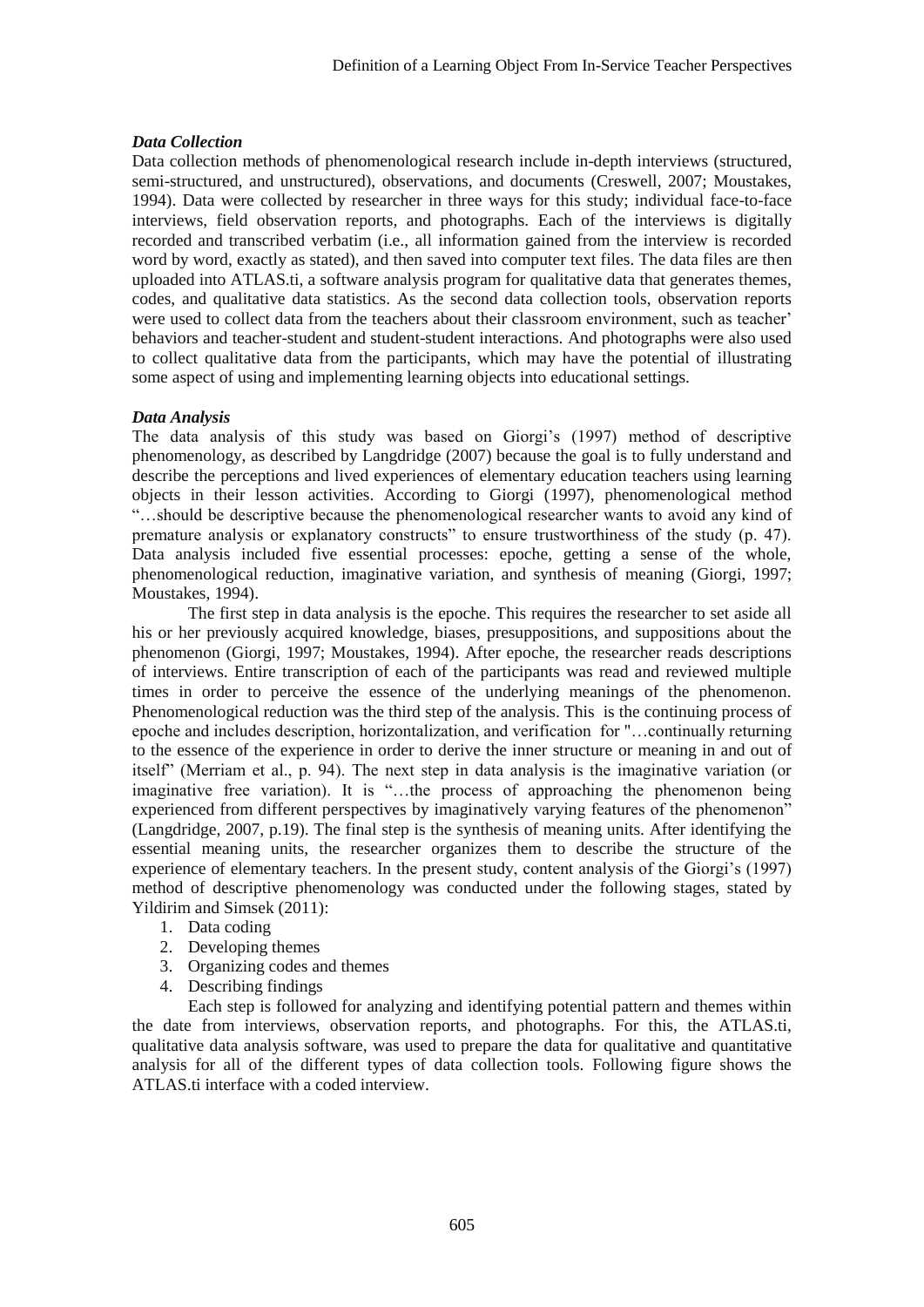| Edit Documents Quotations Codes Memos Networks Views Tools Extras Windows Help                                                                                                                                                                                                                                                                                                                                           |                                                                                                                                                                                                                                                                                            |                                                     |                                   |                                                            |                                                 |       |                      |         |                                                              |  |                                                                                                                                              |                                                                                    |  |
|--------------------------------------------------------------------------------------------------------------------------------------------------------------------------------------------------------------------------------------------------------------------------------------------------------------------------------------------------------------------------------------------------------------------------|--------------------------------------------------------------------------------------------------------------------------------------------------------------------------------------------------------------------------------------------------------------------------------------------|-----------------------------------------------------|-----------------------------------|------------------------------------------------------------|-------------------------------------------------|-------|----------------------|---------|--------------------------------------------------------------|--|----------------------------------------------------------------------------------------------------------------------------------------------|------------------------------------------------------------------------------------|--|
| $\mathbb{E}\cdot \Box$ $\Box$ $\Box$ $\rightarrow$ $\Box$<br>$\mathcal{C}$ $\mathcal{C}$ $\mathcal{C}$ $\mathcal{C}$ $\mathcal{C}$ $\mathcal{C}$ $\mathcal{C}$ $\mathcal{C}$ $\mathcal{C}$ $\mathcal{C}$ $\mathcal{C}$ $\mathcal{C}$ $\mathcal{C}$ $\mathcal{C}$ $\mathcal{C}$ $\mathcal{C}$ $\mathcal{C}$ $\mathcal{C}$ $\mathcal{C}$ $\mathcal{C}$ $\mathcal{C}$ $\mathcal{C}$ $\mathcal{C}$ $\mathcal{C}$ $\mathcal{$ |                                                                                                                                                                                                                                                                                            |                                                     |                                   |                                                            |                                                 |       |                      |         |                                                              |  |                                                                                                                                              |                                                                                    |  |
| P-Docs P P 5: DZC3<br>V Quotes [1] 5:47 i?te ö?retim matery V Codes [1] i?te ö?retim materyalleri r   Memos [1]                                                                                                                                                                                                                                                                                                          |                                                                                                                                                                                                                                                                                            |                                                     |                                   |                                                            |                                                 |       |                      |         |                                                              |  |                                                                                                                                              |                                                                                    |  |
|                                                                                                                                                                                                                                                                                                                                                                                                                          |                                                                                                                                                                                                                                                                                            |                                                     |                                   |                                                            |                                                 |       |                      |         |                                                              |  |                                                                                                                                              |                                                                                    |  |
| $\rightarrow \frac{3\pi}{2}$                                                                                                                                                                                                                                                                                                                                                                                             |                                                                                                                                                                                                                                                                                            |                                                     |                                   |                                                            | kullanılıyo: R Primary Doc Manager [HU: Hamdi2] |       |                      |         |                                                              |  |                                                                                                                                              |                                                                                    |  |
| $\triangleright$                                                                                                                                                                                                                                                                                                                                                                                                         |                                                                                                                                                                                                                                                                                            | nesnelerin Documents Edit Miscellaneous Output View |                                   |                                                            |                                                 |       |                      |         |                                                              |  |                                                                                                                                              |                                                                                    |  |
|                                                                                                                                                                                                                                                                                                                                                                                                                          |                                                                                                                                                                                                                                                                                            | nesneleri s $\sqrt{Id}$                             |                                   | Name                                                       | Media                                           | Quota | Author               | Created | Modified Usable                                              |  | Origin                                                                                                                                       |                                                                                    |  |
| ▭                                                                                                                                                                                                                                                                                                                                                                                                                        |                                                                                                                                                                                                                                                                                            | nesnelerin BP <sub>1</sub>                          |                                   | OBS1                                                       | <b>Rich Text</b>                                |       | 23 Super             |         | 06/08/10 03: 09/05/12 10 Yes                                 |  | <hupath>\EDS601 proposal\observatic</hupath>                                                                                                 | <b>C</b> Too much use of LO                                                        |  |
| ᅊ                                                                                                                                                                                                                                                                                                                                                                                                                        |                                                                                                                                                                                                                                                                                            | tak donup                                           | 画P <sub>2</sub><br>画P3<br>画P4     | OBS2                                                       | <b>Rich Text</b>                                |       | 16 Super             |         | 06/08/10 04: 09/05/12 10 Yes                                 |  | <hupath>\EDS601_proposal\observatic</hupath>                                                                                                 |                                                                                    |  |
|                                                                                                                                                                                                                                                                                                                                                                                                                          |                                                                                                                                                                                                                                                                                            | anlatiyorla                                         |                                   | DZC1~                                                      | <b>Rich Text</b>                                |       | 110 Super            |         | 05/13/10 11: 12/29/12 09 Yes                                 |  | <hupath>\EDS601_proposal\interviews</hupath>                                                                                                 |                                                                                    |  |
| 苦                                                                                                                                                                                                                                                                                                                                                                                                                        |                                                                                                                                                                                                                                                                                            | birbiriyle.s                                        |                                   | DZC <sub>2</sub>                                           | <b>Rich Text</b>                                |       | 89 Super             |         | 05/14/10 02: 09/06/12 12 Yes                                 |  | <hupath>\EDS601 proposal\interviews</hupath>                                                                                                 |                                                                                    |  |
| ₫£.                                                                                                                                                                                                                                                                                                                                                                                                                      |                                                                                                                                                                                                                                                                                            | elinizden c DP6                                     |                                   | DZC3                                                       | <b>Rich Text</b>                                |       | 80 Super             |         | 08/13/12 01: 09/06/12 01 Yes                                 |  | <hupath>\EDS601_proposal\interviews</hupath>                                                                                                 | village school                                                                     |  |
| $\mathbf{P}_{\mathrm{in}}$                                                                                                                                                                                                                                                                                                                                                                                               |                                                                                                                                                                                                                                                                                            |                                                     |                                   | DZC4<br>DZC5                                               | <b>Rich Text</b>                                |       | 52 Super             |         | 09/04/12 12: 09/05/12 11 Yes<br>09/05/12 10: 09/05/12 11 Yes |  | <hupath>\EDS601_proposal\interviews<br/><hupath>\EDS601_proposal\interviews</hupath></hupath>                                                |                                                                                    |  |
|                                                                                                                                                                                                                                                                                                                                                                                                                          |                                                                                                                                                                                                                                                                                            | kullanabili                                         |                                   | DZC6                                                       | <b>Rich Text</b><br><b>Rich Text</b>            |       | 50 Super<br>42 Super |         | 09/05/12 11: 09/05/12 12 Yes                                 |  | <hupath>\EDS601 proposal\interviews</hupath>                                                                                                 |                                                                                    |  |
| 爵                                                                                                                                                                                                                                                                                                                                                                                                                        |                                                                                                                                                                                                                                                                                            | kullanırsın <sup>1</sup>                            | <b>Mile 7</b><br>Mile 8<br>Mile 9 | DZC7                                                       | <b>Rich Text</b>                                |       | 44 Super             |         | 09/05/12 12: 09/05/12 12 Yes                                 |  | <hupath>\EDS601_proposal\interviews</hupath>                                                                                                 |                                                                                    |  |
| ✔                                                                                                                                                                                                                                                                                                                                                                                                                        |                                                                                                                                                                                                                                                                                            | herhangi b 21P10                                    |                                   | DZC8                                                       | <b>Rich Text</b>                                |       | 67 Super             |         | 09/05/12 12: 09/06/12 10 Yes                                 |  | <hupath>\EDS601_proposal\interviews</hupath>                                                                                                 | teacher defininiton of LO~ <a></a> available conditions <a></a> digital-nonDigital |  |
|                                                                                                                                                                                                                                                                                                                                                                                                                          |                                                                                                                                                                                                                                                                                            | nesnesini s                                         | P12                               | $\sqrt{ }$ DSC9                                            | <b>Rich Text</b>                                |       | 0 Super              |         | 12/29/12 09: 01/02/13 10 Yes                                 |  | <hupath>\EDS601_proposal\interviews</hupath>                                                                                                 |                                                                                    |  |
| 99                                                                                                                                                                                                                                                                                                                                                                                                                       |                                                                                                                                                                                                                                                                                            | kendinizi c                                         |                                   |                                                            |                                                 |       |                      |         |                                                              |  |                                                                                                                                              | <b>W</b> teacher defininiton of LO~                                                |  |
|                                                                                                                                                                                                                                                                                                                                                                                                                          |                                                                                                                                                                                                                                                                                            | de eğitim :                                         |                                   |                                                            |                                                 |       |                      |         |                                                              |  |                                                                                                                                              | true use of LO                                                                     |  |
|                                                                                                                                                                                                                                                                                                                                                                                                                          |                                                                                                                                                                                                                                                                                            |                                                     |                                   |                                                            |                                                 |       |                      |         |                                                              |  |                                                                                                                                              |                                                                                    |  |
| 翻しる                                                                                                                                                                                                                                                                                                                                                                                                                      |                                                                                                                                                                                                                                                                                            |                                                     |                                   |                                                            |                                                 |       |                      |         |                                                              |  |                                                                                                                                              |                                                                                    |  |
| $\mathcal{F}_{\mathbf{a}}$                                                                                                                                                                                                                                                                                                                                                                                               |                                                                                                                                                                                                                                                                                            |                                                     |                                   |                                                            |                                                 |       |                      |         |                                                              |  |                                                                                                                                              |                                                                                    |  |
|                                                                                                                                                                                                                                                                                                                                                                                                                          |                                                                                                                                                                                                                                                                                            |                                                     |                                   |                                                            |                                                 |       |                      |         |                                                              |  |                                                                                                                                              |                                                                                    |  |
| $\Box$                                                                                                                                                                                                                                                                                                                                                                                                                   |                                                                                                                                                                                                                                                                                            | K:Öğren                                             |                                   |                                                            |                                                 |       |                      |         |                                                              |  |                                                                                                                                              |                                                                                    |  |
| 嶽                                                                                                                                                                                                                                                                                                                                                                                                                        |                                                                                                                                                                                                                                                                                            | DUZCE3 <sup>1</sup>                                 |                                   |                                                            |                                                 |       |                      |         |                                                              |  |                                                                                                                                              | ₹ teacher defininiton of LO~                                                       |  |
|                                                                                                                                                                                                                                                                                                                                                                                                                          |                                                                                                                                                                                                                                                                                            |                                                     |                                   |                                                            |                                                 |       |                      |         |                                                              |  | vardır. öğrenme nesneleri cevaba götüren sorular vani somut sorular simdi cocuğa bir bulmaca var elimizde bir bulmaca var o cocuğa soru      |                                                                                    |  |
|                                                                                                                                                                                                                                                                                                                                                                                                                          |                                                                                                                                                                                                                                                                                            |                                                     |                                   |                                                            |                                                 |       |                      |         |                                                              |  | sorarak çözdürebiliriz.ama bilişsel kapasitesi yeterli olmayabilir veya hazır bulunuşluğu yeterli olmayabilir.onun için o bulmacayı çözmekte |                                                                                    |  |
|                                                                                                                                                                                                                                                                                                                                                                                                                          |                                                                                                                                                                                                                                                                                            |                                                     |                                   |                                                            |                                                 |       |                      |         |                                                              |  | zorlanabilir.()işte öğretim materyalleri nesneler bulmacayı somutlaştırıyor.dersi bir bulmaca olarak düşünelim onu da öğretiyorsunuz çünkü   |                                                                                    |  |
|                                                                                                                                                                                                                                                                                                                                                                                                                          |                                                                                                                                                                                                                                                                                            |                                                     |                                   |                                                            |                                                 |       |                      |         |                                                              |  |                                                                                                                                              |                                                                                    |  |
|                                                                                                                                                                                                                                                                                                                                                                                                                          | cocuğa hic bilmediği bir seve götürüyorsunuz ama öğretim matervalleri iste o bulmacanın somut soruları veva bir verden bir vere gideceksiniz<br>binek aracımız bizi oraya götüren şeylerden birisi kolaylaştırıcı unsurlardan birisi veya bir kumu alıp bir yerden bir yere götüreceksiniz |                                                     |                                   |                                                            |                                                 |       |                      |         |                                                              |  |                                                                                                                                              |                                                                                    |  |
|                                                                                                                                                                                                                                                                                                                                                                                                                          |                                                                                                                                                                                                                                                                                            |                                                     |                                   |                                                            |                                                 |       |                      |         |                                                              |  | avucunuzla götürmeniz mi kolaydır el arabasıyla mı götürmek mi kolaydır?orada nesneler bizim el arabamız tornovidamız anahtarımız.           | teacher defininiton of LO~                                                         |  |
|                                                                                                                                                                                                                                                                                                                                                                                                                          |                                                                                                                                                                                                                                                                                            |                                                     |                                   |                                                            |                                                 |       |                      |         |                                                              |  |                                                                                                                                              |                                                                                    |  |
|                                                                                                                                                                                                                                                                                                                                                                                                                          |                                                                                                                                                                                                                                                                                            |                                                     |                                   |                                                            |                                                 |       |                      |         |                                                              |  |                                                                                                                                              |                                                                                    |  |
|                                                                                                                                                                                                                                                                                                                                                                                                                          | 19                                                                                                                                                                                                                                                                                         |                                                     |                                   |                                                            |                                                 |       |                      |         |                                                              |  |                                                                                                                                              |                                                                                    |  |
|                                                                                                                                                                                                                                                                                                                                                                                                                          |                                                                                                                                                                                                                                                                                            |                                                     |                                   |                                                            |                                                 |       |                      |         |                                                              |  |                                                                                                                                              |                                                                                    |  |
|                                                                                                                                                                                                                                                                                                                                                                                                                          |                                                                                                                                                                                                                                                                                            |                                                     |                                   |                                                            |                                                 |       |                      |         |                                                              |  | K: Alanmızla ilgili herhangi bir öğrenme nesnesi olusturmayı düşünür müşünüz?bir resim ,bir animasyon ,bir pp sunum?                         | ▾                                                                                  |  |
|                                                                                                                                                                                                                                                                                                                                                                                                                          |                                                                                                                                                                                                                                                                                            |                                                     |                                   | Code(s): I?TE Ö?RETIM MATERYALLERI NESN., not created anew |                                                 |       |                      |         |                                                              |  |                                                                                                                                              | ANSI CP: 0<br>10:37                                                                |  |

**Figure 1.** *An example of a coded structure in ATLAS.ti*

# *Researcher's Role*

In qualitative research, the researcher act as a primary instrument of the research (Patton, 1999; Yildirim and Simsek, 2008) and active participant in data collection and analysis (Cresweell, 1998). According to Creswell (1998), this participation may have an effect on the meaning and context of the phenomenon being studied. Therefore, the central focus in all phenomenological studies is on attempting to remove presumptions, knowledge, biases, and ideas about the phenomenon under study (Giorgi, 1997; Moustakes, 1994), known as reflectivity in qualitative studies.

In this study, the role of the researcher can be explained under two stages. One of them is Epoche. Patton (1990) indicates that "the first step in phenomenological analysis is that of Epoche". Langdridge (2007) describes epoche as a process by which "we attempt to abstain from our presuppositions, those preconceived ideas we might have about things we are investigating" (p.17). To achieve epoche, researcher must put aside his perceptions, judgments, and knowledge throughout data collection and analysis (Patton, 1990; Moustakes, 1994; Giorgi, 1997). Second role of the researcher is to indicate or reveal any potential bias for the validity of the study if the phenomenon is somehow related to the researcher, which is also called "backyard research". To minimize potential threats of backyard research, (a) data triangulation (Lincoln & Guba, 1985), (b) member checking (Lincoln and Guba, 1985), (c) peer debriefing (Lincoln & Guba, 1985; Creswell, 2007), (d) noting and reflecting possible biases (Creswell, 2007), (e) providing rich and thick description of research context (Lincoln & Guba, 1985), (f) ensuring that teachers understood that their participation to the research would not have any effect on their school conditions and professional life, were used.

# *Validity and Reliability*

Reliability and validity define the value of the research, and generally focus on measurements and predictions of the study in quantitative research (Landridge, 2007; Moustakes, 1994). Morse at al. (2002) point out that this process determines the rigor of the study and recommends that reliability and validity analysis can be applied to all research methods. On the other hand, some researchers, such as Lincoln and Guba (1985), assert that these terms are not appropriate for qualitative research, so alternative terms have developed for reliability and validity, such as trustworthiness, rigorousness, or quality. For this study, trustworthiness substitutes for validity and reliability. Under the general banner of trustworthiness, credibility, transferability, dependability, and conformability were addressed to ensure trustworthiness of findings (Yildirim & Simsek, 2008; Lincoln & Guba, 1985; Moustakes, 1994;). Polkinghorne (1989)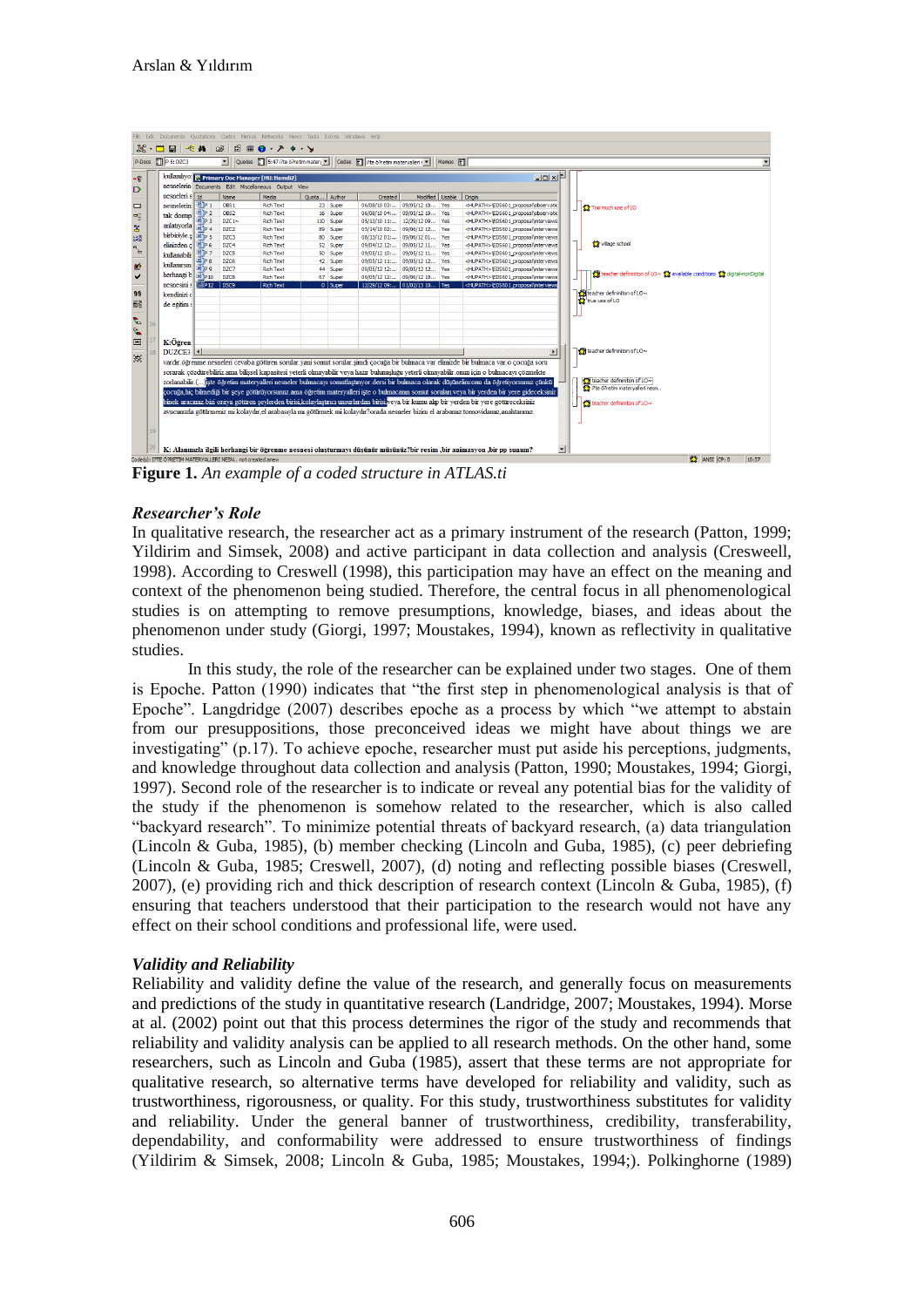defines a list of five guidelines for the validity of the phenomenological research to be answered by researcher:

- Did the interviewer influence the contents of the subjects' descriptions in such a way that the descriptions do not truly reflect the subjects' actual experience?
- Is the transcription accurate and does it convey the meaning of the oral presentation in the interview?
- In the analysis of the transcriptions were there conclusions other than those offered by the researcher that could have been derived? Has the researcher identified these alternatives and demonstrated why they are less probable than the one decided on?
- Is it possible to go from the general Structural description to the transcriptions and to account for the specific contents and connections in the Original examples ot the experience?
- Is the structural description situation-specific or does it hold in general tor the experience in other situations? (p.208)

In order to address to the guidelines above, researcher used credibility, transferability, dependability, and conformability throughout the data collection and data analysis.

For internal validity, member checking was firstly used as an internal check of the research and it can be defined as a technique to establish to the validity of an account. All transcribed data were sent to the participants to check and revise the accuracy of the findings and interpretations. Triangulation, second technique to provide credibility in this study, refers to the combination of several data sources (Patton, 2002). In this study, the researcher used three types of data collection techniques to verify data -- semi-structured interview and field observation report and photos. In order to enhance external validity, the researcher provided rich and thick descriptions of research context and process to enable the readers to judge whether or not the findings of the study are transferable. Based on assumptions of reliability, an external auditor, as suggested by Lincoln and Guba (1985), is one of the strategies to ensure the dependability or consistency of the results of study.

## **Findings**

A goal of this research study is to discover definition and characteristics of learning objects from teachers' lived experiences, including descriptions, perceptions, and feelings regarding the phenomenon being studied. Thematic analysis of the interview results revealed that most of the teachers did not have a clear understanding of the term "learning object". While some participants indicated that they had no literal information about learning object, and they are using it in their lesson activities without labelling it as such, most participants defined the learning object as "digital or non-digital material to facilitate learning by guiding, motivating, and leading students to accomplish desired learning objectives". Interview results are supported by analysis of observation reports and photographs that indicate teachers actively use different types of learning objects in their lectures. The presentation of findings is divided into two main sections: (1) definitions and (2) features of learning objects.

## *Definitions*

Two teachers said although they have practical experiences on how to use learning objects in their lessons, they did not know anything theoretically about learning object and could not define what a learning object is. However, most of the participants defined a learning object as a digital or non-digital resource used to retain knowledge, to guide, motivate, and facilitate students. For example, one of the female participants stated this as follow:

*Now we have something like this: for example, I do not have a large library in my house and also the library of the school is not enough for students. It is not always possible to find a book of any poet and show the students. Instead, I can show them the cover of all of the books from internet or presentations. they retain easily in this way, however sometimes to view the book itself, I mean to touch and analyze it, can be more useful for them than just seeing from the internet (DZC8 – 10:49).*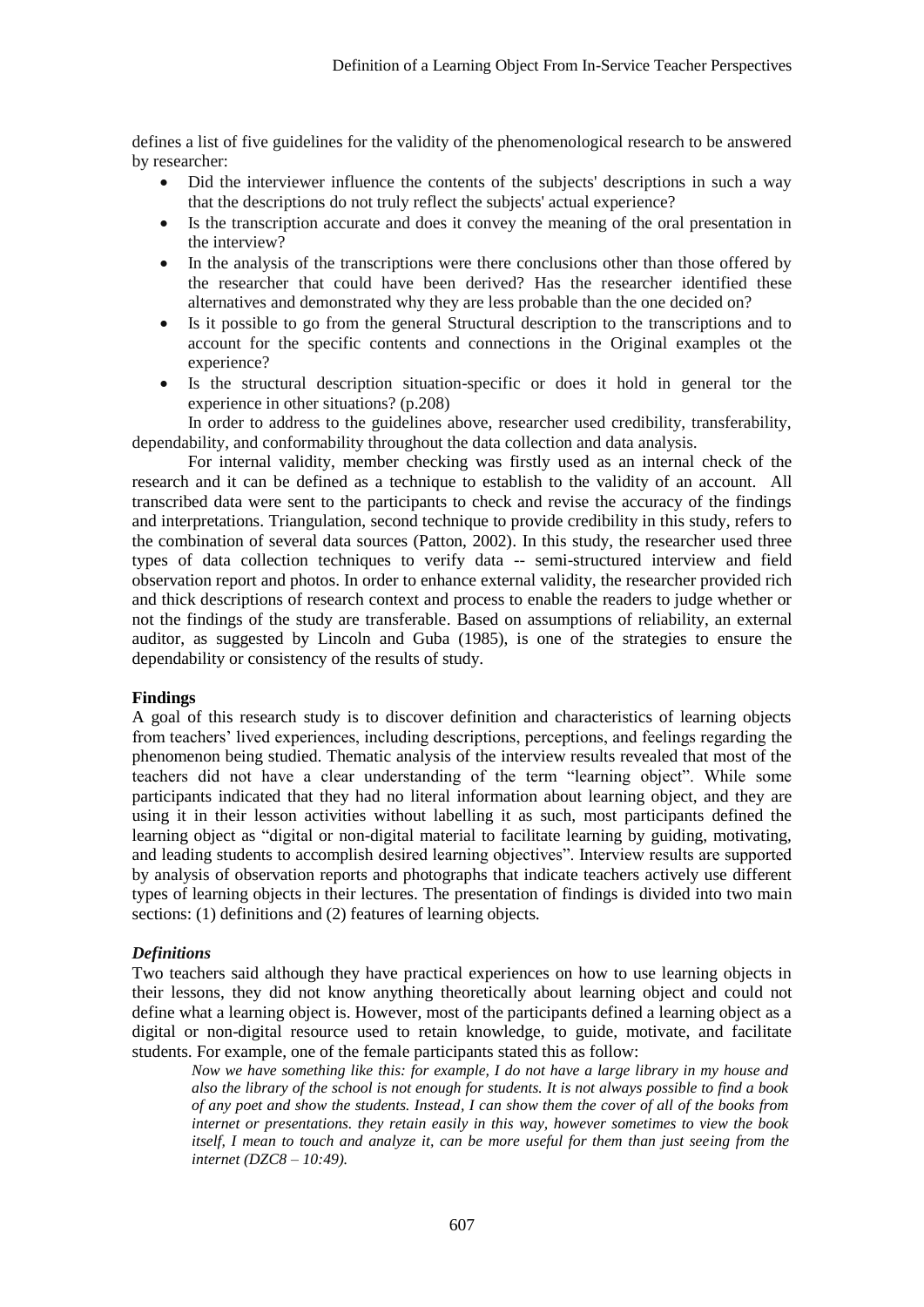For some, a learning object is facilitator tool. One male participant, for example, considered the impact on students of his feedback and encouragement by using these materials. And he observed and noted in many cases that lack of experience of using learning object can aggravate the learning situation for some students:

*Teachers generally face time issue when conducting a lesson, especially student number in a classroom is much more than 20. I mean it is not always possible to deal with all of your students one by one so some of the students do not get all necessary information without an appropriate guidance. I think these small materials solve this issue by giving feed-back and encouragement according to students' responses (DZC3 – 34:21).*

Another definition given by teachers was that learning object is a helper tool for them because of constraints on lesson preparation time and the ability to reuse it in different lessons or situations. According to some teachers  $(n=5)$ , some learning objects include everything they need during the lesson activities, such as brief information, discussion forms, test, quizzes, questions, and other forms of assessment. One participant expressed a common view by explaining: "for me that is great to work with such kind of learning materials because I always have them and I can use same materials for each year in different classes without changing so much" (DZC3 – 1:21).

Some participants drew on the perceptions and attitudes of their students by noting the motivational aspect of learning object with such words as "motivate", "drive", "interesting", "enjoyable", and "very curiosity". Teachers use learning object because they draw students' attention, and their students like to see them in lesson activities. One participant further indicated learning object as a useful guiding tool that helps students "follow the road".

Participants also discussed their role as facilitator for students. They stated that such learning materials provide a new learning environment for the students to overcome some difficulties, and barriers that teachers encounter in more crowded classroom where they do not enough time to attend to all of the students' needs. One female participant, for example, aptly commented on this issue: "My biggest problem is crowded classroom. Sometimes I have classrooms where there are more than 30 students so under these conditions I am using some learning objects that facilitate students' understanding and creativity by providing guidance, necessary resources, and support during lesson activities" (DZC2 – 33:16)

Table 3 shows a brief summary of the definitions based on the number and reference of the participants and combination of the definitions stated by participants.

| Definitions                      | Participants      | Number of    | Number of  |
|----------------------------------|-------------------|--------------|------------|
|                                  |                   | participants | References |
| An object digital or non-digital | DZC1; DZC2;       | 7            | 11         |
|                                  | $DZC3$ ; $DZC4$ ; |              |            |
|                                  | DZC6; DZC8:       |              |            |
|                                  | DZC9; DZC5        |              |            |
| A guiding tool                   | $DZCl$ ;          |              | 2          |
| A facilitator tool               | DZC2; DZC3;       | 3            |            |
|                                  | DZC <sub>8</sub>  |              |            |
| A motivational tool              | DZC8; DZC9;       | 3            | 5          |
|                                  | DZC1              |              |            |
| A helper for teachers            | DZC7; DZC8;       | 5            | 6          |
|                                  | $DZC2$ ; $DZC6$ ; |              |            |
|                                  | DZC <sub>5</sub>  |              |            |

**Table 3.** *Teachers' Definitions of Learning Object.*

## **Attributes**

As for the properties of learning object from teachers' point of view, results indicate that all of the participants perceived objectivity as the most important characteristic of learning objects. They thought that learning objects help students understand more easily a concept that is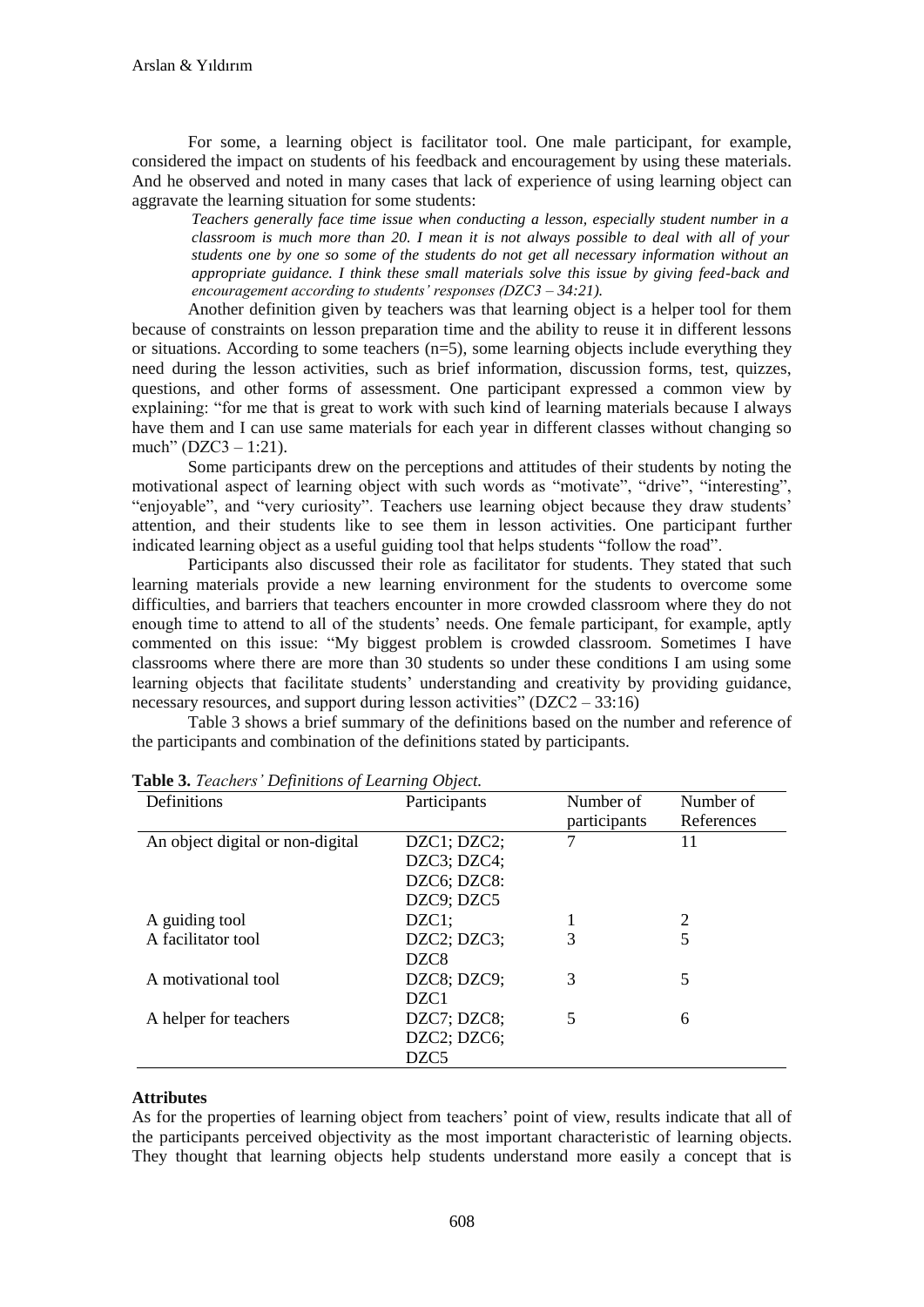intangible and not easy to apply in a classroom environment. Participant 3, for example, said: "Presentations can help them [students] objectify intangible concepts" and "it objectifies and facilitates learning" ( $DZC3 - 8:11$ ). One of the teachers also stated that all learning objects include a learning objective so students can gain expected skills and knowledge from the learning objects. He stated this by saying "some of students can learn easily if I use flash cards. I think students can recall all of the information by using simple flash cards that include an objective" (DZC7 – 6:18).

Other most-cited property of a learning object mentioned by multiple teachers (n=6) was reusability. According to teachers, a learning object should be able to provide a positive user experience. As one teacher, for example, stated, "Learning materials must be clear and easy to use because as you know we are very limited in terms of time so it would be very great if the learning objects we use in the lesson are well quality, professional, and ready to use." (DZC6 – 110:21). Teachers in this study explained that one of the important aspects of the learning object is the ability to use a material in different instructional contexts and at different learning levels, as one illustrated: "you can use a learning object again and again that is really important. I have three classrooms in different grades so I can incorporate an object to different activities easily"  $(DZC2 - 2:6)$ 

For some participants, a learning object is also interactive. They highlighted that for many students, immediate feedback may be very important, especially in a class of larger size. One of the teachers noted: "interactive learning objects provide an environment for my students where they can get some important skills by practicing their knowledge on a challenging situation. Actually, they like such kind of learning objects very much. To me, it is a very important experience for them to see and test the immediate result of their actions" ( $DZC9 - 41$ -33). The other one said, "students are doing on their own these games, some animations, and such kind of fun things like these, they are just at the center of the event therefore they are getting both to enjoy and to learn, so it is very difficult to forget it, and so such kinds of activities are very helpful" ( $DZC1 - 3:106$ ).

Participants additionally described other properties of learning object as developable and enjoyable. Table 4 shows the references and number of participants and a distribution of properties of learning objects.

| Definitions   | Participants            | Number of      | Number of  |
|---------------|-------------------------|----------------|------------|
|               |                         | participants   | References |
| Objectivity   | DZC1; DZC2; DZC3; DZC4; | 9              | 13         |
|               | DZC5; DZC6; DZC7; DZC8; |                |            |
|               | DZC9                    |                |            |
| Interactivity | DZC1; DZC9; DZC7; DZC3  | $\overline{4}$ |            |
| Developable   | DZC2:DZC                |                | 13         |
| Reusability   | DZC2; DZC3; DZC6; DZC8; | 6              |            |
|               | DZC1; DZC4              |                |            |
| Enjoyable     | DZC8; DZC1              |                |            |

**Table 4.** *Attributes of Learning Object Discussed by Participants.*

#### **Discussion and Implications**

Overall, results of the study suggest both strengths and weaknesses in the uses of learning objects by teachers. Participants in this study generally failed to understand the literal concept of learning object. This can be evidence of a lack of effective and efficient use of learning object, as supported by the research literature (Parris, 2003). Because teachers participated in the study did not know well the methodology of learning object concept and technology supported learning, there may also be a lack of clear understanding of this term as well as a lack of effective incorporation of it into their educational system. This result is consistent with Koper (2004), who stated that for a successful implementation of learning object, teachers need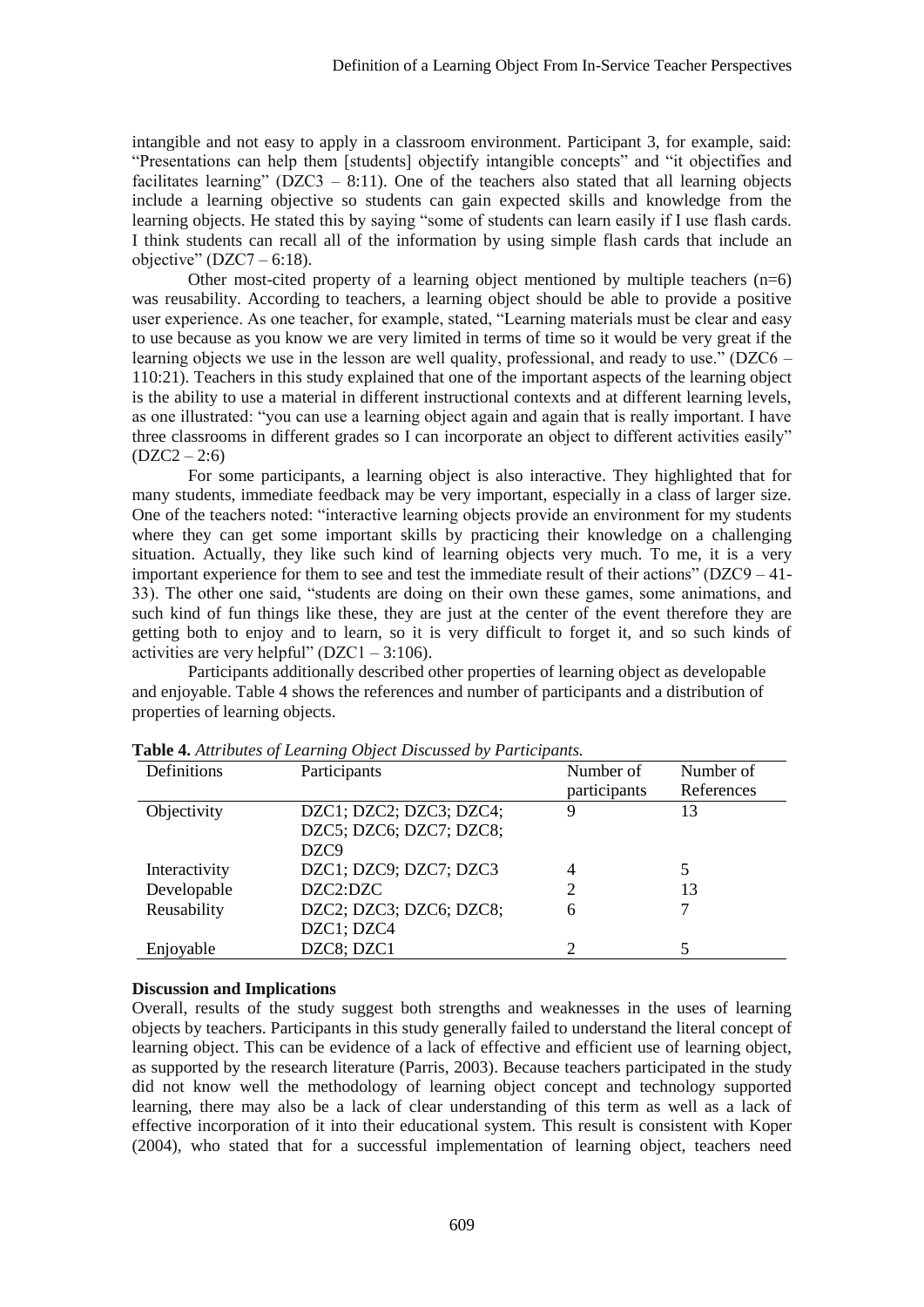appropriate directions and explanations on what a learning object is and how these materials can be used in an efficient way. On the other hand, based on data from the observation, interviews and photographs, results showed that teachers easily integrated materials into their lessons, and guided and encouraged students on their use. These results are consistent with studies that relate teachers' attitudes to learning objects (Baki & Çakıroğlu, 2010; Türel & Gürol, 2011; Kay & Knaack, 2007b). According to Kay and Knaack (2007b), teachers react positively because they recognize that student learning and motivation is enhanced when learning objects are used in lesson planning and delivery.

Since one of the important goals of this study is to define a learning object according to perceptions of in-service teachers, we analyzed in detail teachers' responses based on their real experiences and how they were employed in the elementary class. The current study showed that *participants in this study perceived learning object as a referring tool that can be digital or non-digital to facilitate learning by guiding, motivating, and also helping students objectify intangible concepts*. This understanding of LO is partly supported by The IEEE Learning Technology Committee (2006), which defines learning object as "any entity, digital or nondigital, that may be used for learning, education or training". On the other hand, as stated earlier, some of researchers, such as Wiley (2001), indicated that a definition including nondigital material makes the concept broader, while the Learning Technology Standards Committee (LTSC) is trying to make the scope of the definition more narrow and specific to the instructional designer and teachers (IEEE LTSC, 2006).

Results showed that teachers perceived learning object more broadly than digital material and/or technology supported learning elements that enhance learning, but learning object approach is based upon digital perspectives and that a definition must include the two critical characteristics: "reusable" and "digital". According to Rennie and Robin (2004), learning object is a form of computer based instruction connected with the Object-Oriented paradigm in computer programming. The basic principle here is the creation of components (called as objects) that can be used or moved in different contexts. In an analogous way, Wiley (2002b, 2001 indicates that instructional designers or teachers can create small instructional components that may be reused again and again in different learning tasks. On the other hand, teachers believed that *anything or everything can be a learning object if it was used to facilitate learning and teaching*.

The fact that perceptions and knowledge of participants in the sample seem to be rather unclear about learning objects has important implications. In-service teachers have vague perceptions of learning object and its use in education which is mainly grounded on incomplete information and extensive generalizations. This shows that classroom teachers have used these resources without clear directions and explanations for more effective and efficient use or integration (Koper, 2003). To at least partially remedy this situation, as a first step, the Turkish teacher educational system may need to develop some special programs or certificates for preparing teachers in the concept, creation, and deployment of learning object. Teachers should be knowledgeable about digital learning materials, and they should be given highly practical information on how to use learning object effectively and efficiently. Implementation of these strategies has begun with a new project sponsored by the Turkish Ministry of National Education titled the 'Movement to Increase Opportunities and Technology (f@tih)', a goal of which is to create comprehensive online resources with tablet PCs and interactive smart boards to integrate technology into Turkey's education system.

There is also a high degree of uncertainty about characteristics of learning objects for experienced teachers. Almost all participants perceived objectivity as the most important characteristic of the learning object. They thought that learning objects help students more easily understand a concept that is intangible and not easy to apply in a classroom environment. Another property of learning objects according to the majority of the teachers was reusability. They thought that one of the attractive features of a learning object is the ability to reuse it in different lessons or in different groups of students. Reusability is the core idea of the learning object approach and it refers to a process of using a digital material in multiple contexts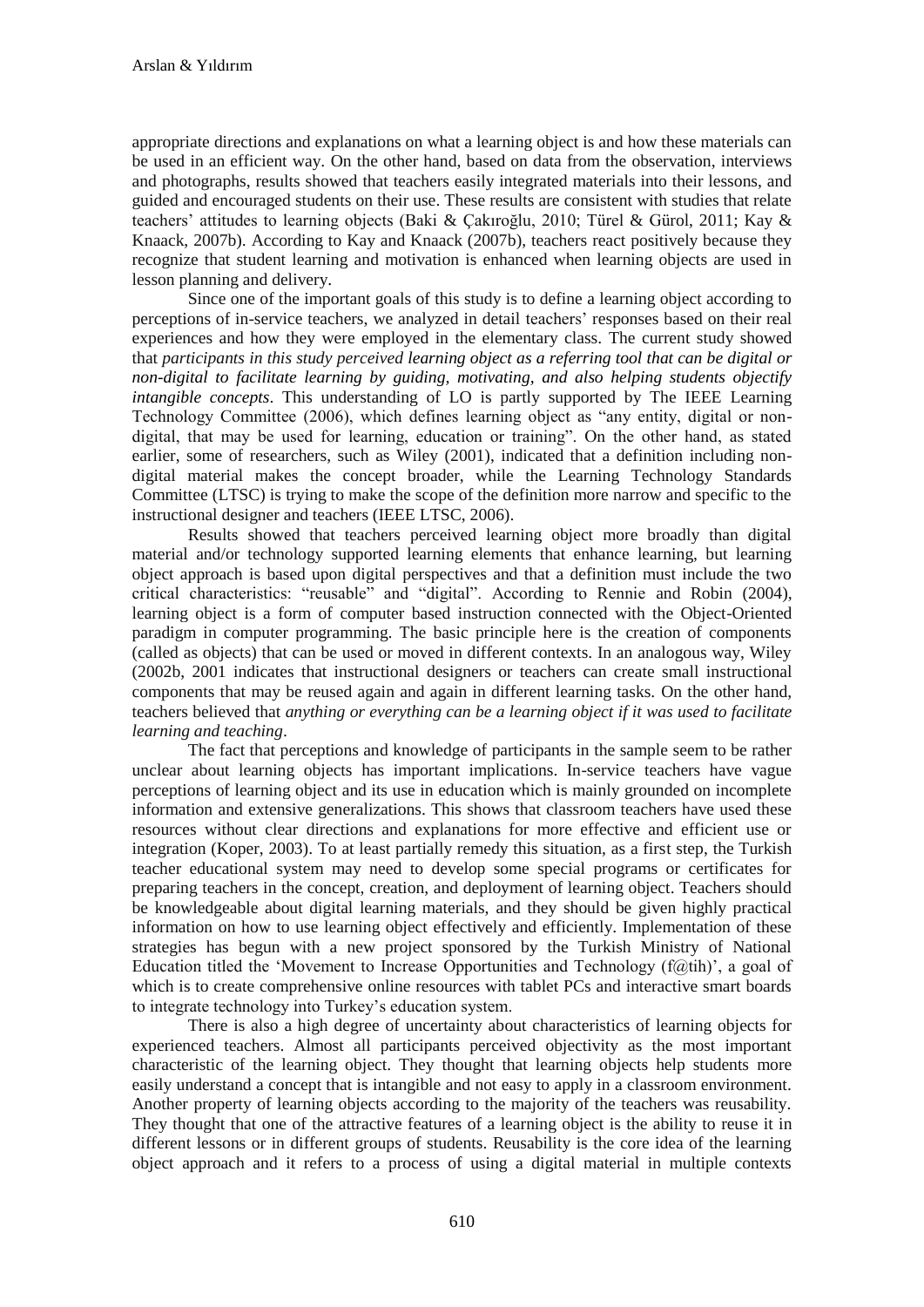(McGreal & Roberts, 2003; Parrish, 2004; Boyle, 2008). Some researchers prefer to use the term "reusable learning object" instead of "learning object". According to Parrish (2004), if a learning object is reusable, that material used in one course or in one place can be used in different courses or in different places. This does not preclude updating or modifying existing materials. However, teachers defined reusability as being able to use material in different years for different students, not in different contexts.

As a result, the study revealed that teachers try to use learning objects in almost all of their lesson activities without formal recognition of this concept. However they generally fail to understand the exact meaning of learning object approach and its useful applications in an environment designed to support students with different types of learning objects.

Teachers play a very important role in the system of education. Many researchers indicated that classroom teachers, as the last authority in this system, have decided which resources and strategies will be used. Teachers' perceptions and expectations about how students learn indicate the importance of the availability and use of relevant tools such as learning object. The potential for success of in-service teacher education is enhanced by the incorporation of digital learning objects for teachers and students. Based on the findings derived from this study, Turkish pre-service teachers need a new and appropriate instructional program for introducing them to learning object technology and its effective and efficient use in their future learning environments. This qualitative study may provide important information that begins to address the current status of teachers' understanding (and lack thereof) about learning object.

#### **Acknowledgement**

We appreciate the input and support of Dr. Murat Tanik (Electrical  $&$  Computer Engineering) and Dr. Scott Brande (Dept. of Chemistry), both at UAB (University of Alabama at Birmingham).

#### **References**

- Akpinar, Y., & Simsek, H. (2007). Pre-service teachers' learning object development: a case study in K-12 setting. *Interdisciplinary Journal of Knowledge and Learning Objects*, 3, 197-217.
- Arslan, K., & Yildirim, S. (2010). Elementary school teachers' opinions on a learning object repository in Turkey. *Journal of Integrated Design and Process Science*, *14*(3), 53-61.
- Arslan, K., Gök, A., & Saltan, F. (2010, March). Motivating teachers to use learning objects. In *Proceedings of Society for Information Technology & Teacher Education International Conference* (pp. 2637-2644).
- Baki, A., & Çakıroğlu, Ü. (2010). Learning objects in high school mathematics classrooms: implementation and evaluation. *Computers & Education*, *55* (4), 1459-1469.
- Boyle, T. (2008). The design of learning objects for pedagogical impact. Lockyer, l., Bennett, S. Agostinho S. and Harper B.(Eds) *The Handbook of Research on Learning Design and Learning Objects: issues, applications and technologies*. Information Science Reference.
- Caris, M. (2004). Why don't faculty use learning object repositories? In L. Cantoni & C. McLoughlin (Eds.), *Proceedings of World Conference on Educational Multimedia, Hypermedia and Telecommunications 2004* (pp. 2838-2840). Chesapeake, VA: AACE. Retrieved March 11, 2014 from http://www.editlib.org/p/12413.
- Cisco Systems (2003). *Reusable learning object strategy: Designing and developing learning objects for multiple learning approaches*. Retrieved from http://www.enovalia.com/materiales/RLOW\_\_07\_03.pdf
- Creswell, J.W. (2007). *Qualitative inquiry and research design: Choosing among five approaches, 2nd Ed*. Thousand Oaks, CA: Sage Publishers.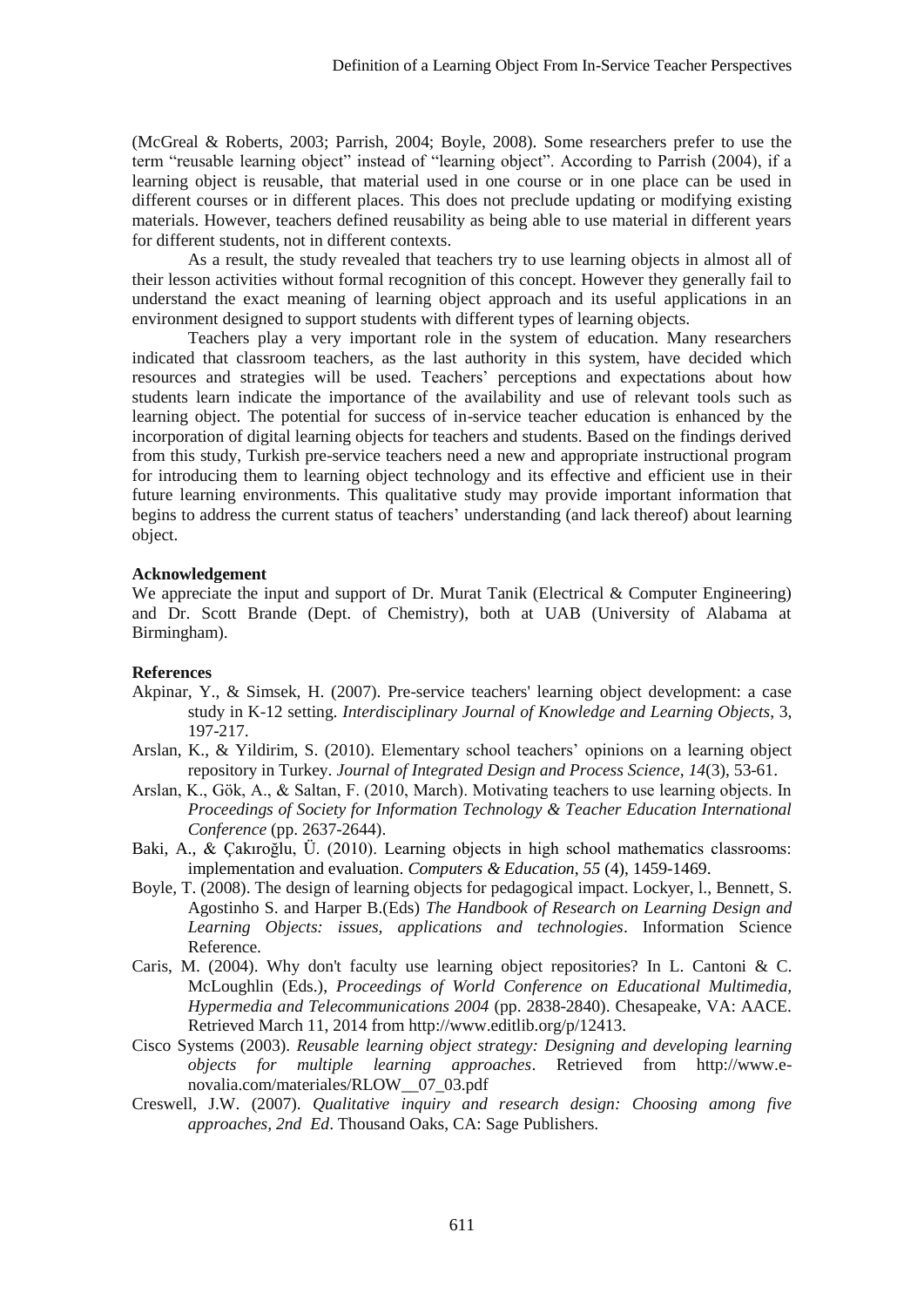- Croker, R.A. (2009). An introduction to qualitative research. In *Qualitative research in applied linguistics: A practical introduction*, ed. J. Heigham and R.A. Croker, 3–24. London: Palgrave Macmillan.
- Dahlin, B. (2007). Enriching the theoretical horizons of phenomenography, variation theory and learning studies. *Scandinavian Journal of Educational Research*, *51*(4), 327–346.
- Downes, S (2003) [viewed 21 Nov 2007, not found 13 Sep 2010] Paper tissue argument, Downes blog [Online] http://www.downes.ca/cgibin/website/refer.cgi?item=1049084977&sender
- Downes, S. (2007). Models for sustainable open educational resources. *Interdisciplinary Journal of Knowledge & Learning Object*, *3*, 29-44
- Fitzgerald, M. A., Lovin, V., & Branch, R. M. (2003). The gateway to educational materials: An evaluation of an online resource for teachers and an exploration of user behavior. *Journal of Technology and Teacher Education*, *11*(1), 21-52.
- Giorgi, A. (1997). The theory, practice and evaluation of the phenomenological method as a qualitative research procedure, *Journal of Phenomenological Psychology*, *28* (2). 235- 261
- Gürer, M. (2005). *Utilization of learning objects in social studies lesson: comparison of experimental and control groups' achievement, attitudes toward and engagement in social studies lesson.* Unpublished doctoral thesis. Middle East Technical University, Graduate School of Social Sciences, Ankara.
- IEEE (2006). IEEE LTSC (Institute of Electrical and Electronics Engineers, Inc., Learning Technology Standards Committee). Retrieved from http://ieeeltsc.org/
- Jessup, S. A. (2007). *Processes used by instructional designers to create e-learning and learning objects*. Capella University.
- Karaman, S. (2005*). Öğrenme nesnelerine dayalı bir içerik geliştirme sisteminin hazırlanması ve öğretmen adaylarının nesne yaklaşımı ile içerik geliştirme profillerinin belirlenmesi*. Yayınlanmamış doktora tezi. Erzurum: Atatürk Üniversitesi, Sosyal Bilimler Enstitüsü.
- Kay, R. H., & Knaack, L. (2007a). A systematic evaluation of learning objects for secondary school students. *Journal of Educational Technology Systems*, *35* (4), 411-448.
- Kay, R. H., & Knaack, L. (2007b). Evaluating the use of learning objects for secondary school science. *Journal of Computers in Mathematics and Science Teaching*, *26*(4), 261-289.
- Kitson, A., Harvey, G., & McCormack, B. (1998). Enabling the implementation of evidence based practice: a conceptual framework*. Quality in Health care*, 7(3), 149-158.
- Koper, R. (2003). Combining re-usable learning resources and services to pedagogical purposeful units of learning. *Reusing online resources: A sustainable approach to eLearning*, 46-59.
- Koper, R. (2004). Use of the semantic web to solve some basic problems in education: Increase flexible, distributed lifelong learning, decrease teacher's workload. *Journal of Interactive Media in Education,* 2004 (6).
- Langdridge, D. (2007). *Phenomenological psychology: theory, research and method*. Harlow: Pearson Education
- Lincoln, Y. S., & Guba, E. G. (1985). *Naturalistic inquiry* (Vol. 75). Sage.
- Littlejohn, A. (2005). Community dimensions of learning object repositories. *Technology, 9*(2), 28-38.
- MacDonald, C. J., Stodel, E., Thompson, T. L., Muirhead, B., Hinton, C., Carson, B., & Banit, E. (2005). Addressing the eLearning contradiction: A collaborative approach for developing a conceptual framework learning object. *Interdisciplinary Journal of Knowledge and Learning Objects*, *1*(1), 79-98.
- McGreal, R. (2004). Learning objects: A practical definition. *International Journal of Instructional Technology & Distance Learning, 1*(9).
- McGreal, R., & Roberts, T. (2001). A primer on metadata for learning objects: Fostering an interoperable environment. *E-learning*, *2*(10), 26-29.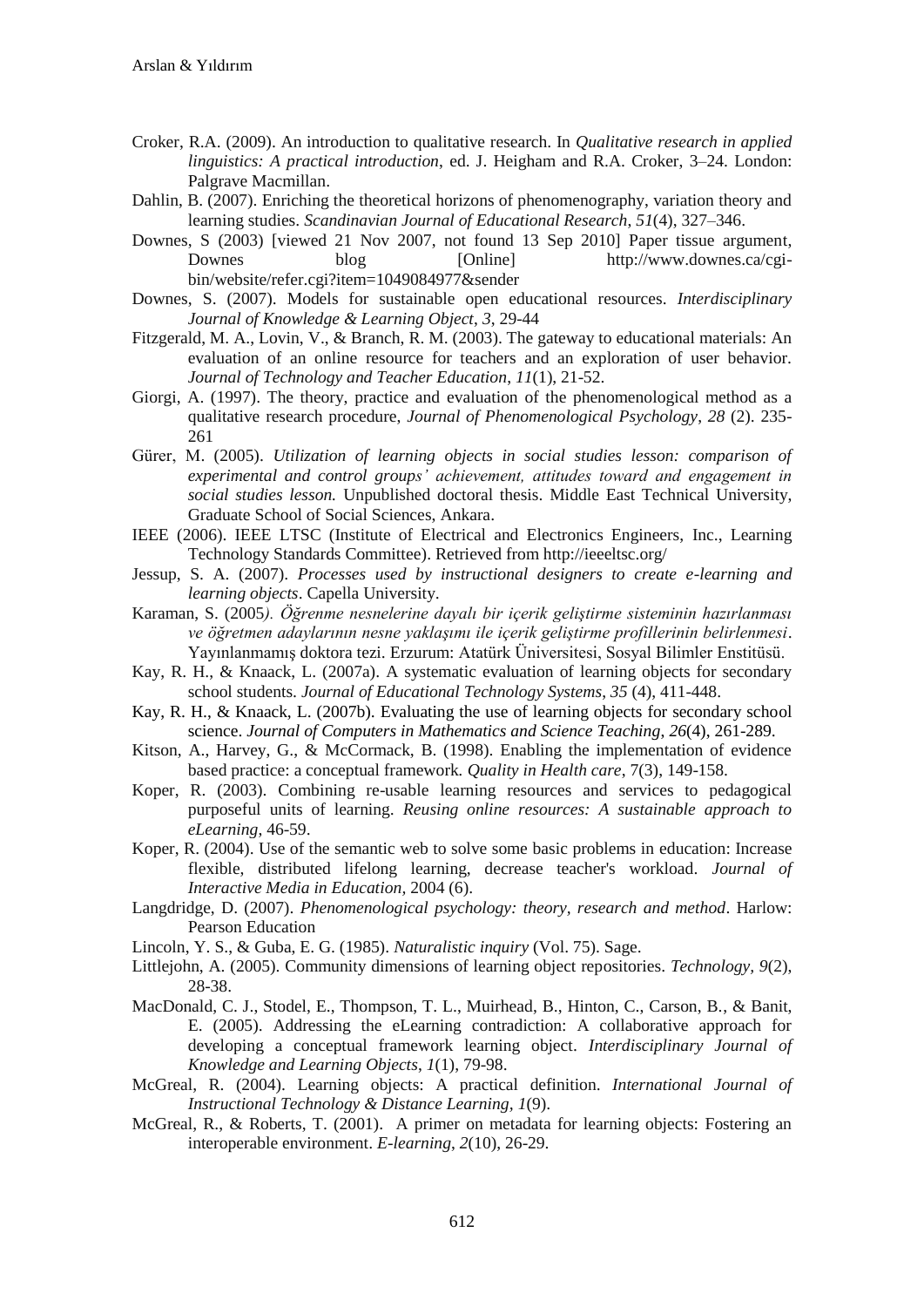- Merriam, S. B. (2002). *Qualitative research in practice: Examples for discussion and analysis*. San Francisco: Jossey-Bass.
- Millar, G. (2003). *Learning objects 101: A primer for neophytes*. Retrieved February 15, 2013, from ttp://online.bcit.ca/sidebars/02november/inside-out-1.htm
- Morse, J. M. (1994). Designing funded qualitative research. In Norman K. Denzin & Yvonna S. Lincoln (Eds.), *Handbook of qualitative research* (2nd ed., pp.220-35). Thousand Oaks, CA: Sage.
- Moustakes, C. (1994). *Phenomenological research methods*. Thousand Oaks, CA: Sage Publishers.
- Najjar, J., Ternier, S., & Duval, E. (2004). Interoperability of learning object repositories: complications and guidelines. *IADIS International Journal of WWW/Internet*, *2* (1), 1- 16.
- Parrish, P. (2004). The trouble with learning objects. *Educational Technology Research and Development*. *52*, 49-67
- Patton, M. Q. (1987) *How to use qualitative methods in evaluation*. California: Sage Publications, Inc.
- Polsani, P. R. (2006). Use and abuse of reusable learning objects. *Journal of Digital Information*, 3(4).
- Rennie, F., & Robin, M. (2004). *The connection: learning for the connected generation*. Greenwich, CT: Information Age Publishing.
- Şimşek, H., & Yıldırım, A. (2011). *Sosyal bilimlerde nitel araştırma yöntemleri*. Ankara: Seçkin Yayıncılık.
- Sinclair, J., Joy, M., Yau, J. Y. K., & Hagan, S. (2013). A practice-oriented review of learning objects. *IEEE Transactions on Learning Technologies*, *6*(2), 177-192.
- Türel, Y. K. (2008). *Öğrenme nesneleri ile zenginleştirilmiş öğretim ortamlarının öğrenci başarıları tutumları ve motivasyonları üzerine etkisi.* Yayınlanmamış doktora tezi. Elazığ: Fırat Üniversitesi, Sosyal Bilimler Enstitüsü.
- Türel, Y.K., & Gürol, M. (2011). A comprehensive evaluation of learning objects enriched instructional environments in science classes. *Contemporary Educational Technology*, *2*(4), 264-281.
- Van Bommel, J. (2012). *Improving teaching, improving learning, improving as a teacher* (Karlstad University Studies, No. 2012:31). Dissertation, Karlstad: Karlstad University.
- Weller, M., Little, A., McAndrew, P., & Woods, W. (2005). Learning design, generic service descriptions and universal acid. *Educational Technology & Society*, this issue.
- Wiley D.A. (2001) Connecting learning objects to instructional design theory: a definition, a metaphor, and a taxonomy. *In The Instructional Use of Learning Objects: Online Version (ed. D.A. Wiley).* Retrieved from http:// reusability.org/read/chapters/wiley.doc
- Wiley D.A. (2001) Connecting learning objects to instructional design theory: a definition, a metaphor, and a taxonomy. *In The Instructional Use of Learning Objects: Online Version (ed. D.A. Wiley)*. Available at: http:// reusability.org/read/chapters/wiley.doc (last accessed 1 July 2008).
- Wiley, D.A. (2002b).Getting axiomatic about learning objects. Retrieved July, 2002, from http://rclt.usu.edu/research.html
- Wilhelm, P., & Wilde, R. (2005). Learning objects in a box: Developing a university course for on-line delivery based on learning objects: From ideals to compromises. *Open Learning*, *20*(1) 65–81.

# **Uzun Öz**

#### **Giriş**

Öğrenme nesnesi, öğrenme sürecini destekleyen ve farklı içeriklerde tekrar tekrar kullanılabilen dijital bilgi kaynaklarının tümü olarak tanımlanabilir. Polsani'ye (2006) göre öğrenme nesneleri, göreceli olarak yeni bir kavram olduğundan farklı organizasyonlar ve araştırma grupları, bu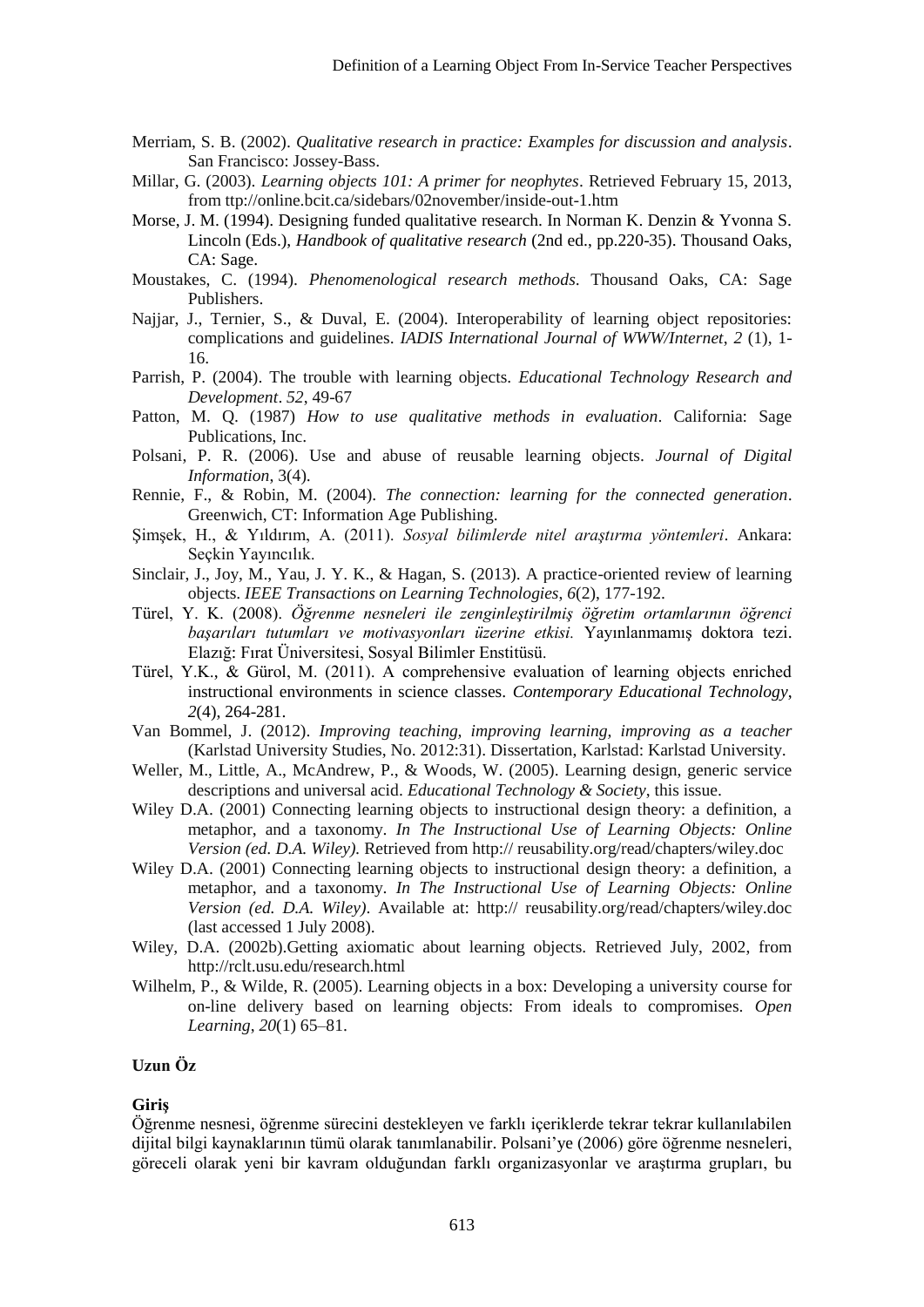nesneleri kendi bakış açıları ve ihtiyaçları doğrultusunda tanımlamaktadırlar. Buna ek olarak, Wilhelm ve Wilde (2005), öğrenme nesnesini tanımlamak ya da referans etmek amacıyla öğretmen, öğretici ve eğitmenler tarafından farklı terimler kullanıldığını ortaya koymuştur. Bunlar birkaçı; eğitimsel nesne, bilgi nesnesi, öğretimsel nesne, akıllı nesne ya da veri nesnesi şeklinde sıralanabilir. Bu tanım ve terim çeşitliği ile birlikte çok sayıda benzer öğrenme nesnesi, farklı gruplar tarafından çeşitli standartlarda belirlenen tanımlara göre oluşturulmaktadır. Downes (2003) ise eğitim dünyasının birbirinin aynı yüz binlerce öğrenme materyaline ihtiyacı yoktur, dolayısıyla bu çalışma eğitimciler ve geliştiricilere (eğitim materyali tasarlayıcılarına), çalışan öğretmenlerin bakış açısından öğrenme nesnesinin ne olup ne olmadığı konusunda fikir verebilir. Bu sayede öğrenme nesnesinin tanımında var olan eksikliklerin ortadan kalkması, daha etkili çalışılabilecek bir tanım ve ortak bir standart belirlenmesinde ilk adım olabilir. Bu çalışmanın amacı, hem alan uzmanı hem de öğretim tasarımcıları olarak görev yapan öğretmenlerin, ilköğretim sınıflarında öğrenme nesnelerine dayalı bir eğitim modelini nasıl uyguladıkları ve bu yaklaşımın bir öğesi olan öğrenme nesnelerini nasıl tanımladıkları hakkında onların gerçek deneyimlerini belirlemektir.

# **Yöntem**

Araştırmanın yöntemi nitel araştırma metotlarından biri olan tanımlayıcı olgu bilimi (Descriptive Phenomenology) metoduna dayanır. Bu çalışma için iki araştırma sorusu formüle edilmiştir; (1) "Öğretmenler bir öğrenme nesnesini nasıl tanımlıyorlar?", (2) "Öğretmenlerin gözünden öğrenme nesnesinin özellikleri nelerdir?" Öğretmenlerin kendi eğitim-öğretim ortamlarında bir öğrenme nesnesini nasıl tanımladıklarını ortaya çıkarmak için açık uçlu-yarı yapılandırılmış görüşme formları kullanılmıştır. Çalışmanın verileri üç farklı kaynaktan toplanmıştır. Bunlar; (1) bireysel ve yüzyüze yarı yapılandırılmış görüşmeler, (2) alan gözlem formları ve (3) fotoğraflardır. Veri kaynaklarının tümü nitel veri analiz programı olan ATLAS.ti de analiz edilmiştir. Analiz yöntemi olarak Giorgi (1997) tarafından geliştirilen ve dört aşamadan oluşan tanımlayıcı olgu bilimi içerik analizi yöntemi kullanılmıştır. Bu aşamalar sırasıyla, verilerin kodlanması, temaların geliştirilmesi, tema ve kodların organize edilmesi ve sonuçların oluşturulmasıdır.

## **Bulgular**

Görüşme formlarının analizi sonucunda, öğretmenlerin birçoğunun, alınyazında ifade edildiği şekilde öğrenme nesnesi tanımı ve terimi konusunda açık bir anlayışa sahip olmadıkları belirlenmiştir. Katılımcıların ikisi, öğrenme nesnesi hakkında teorik olarak neredeyse hiç bir bilgiye sahip olmadıklarını belirtip bunun yanında ders aktivitelerinde bu nesneleri isimlendirmeksizin kullandıkları ifade etmişlerdir. Öğretmenlere göre öğrenme nesnesi, "hedeflenen öğrenme çıktılarını başarmak için öğrencileri motive eden ve yönlendiren böylece eğitimi kolaylaştıran dijital ya da dijital olamayan materyallerin tümüdür". Öğretmenlerin gözünden öğrenme nesnelerinin en önemli özelliği ise nesnellik olarak açıklanmıştır. Buna göre, öğrenme nesneleri, soyut ya da sınıf ortamında uygulanması zor olan içeriklerin çok daha kolay anlaşılmasında ve açıklanmasında öğrencilere yardımcı olmaktadır. Ayrıca, öğretmenler tarafından en çok referans gösterilen bir diğer özellik ise tekrar kullanılabilirliktir. Öğretmenler bu özelliği, materyalin farklı dönemlerde ve farklı gruplarda yeniden kullanılabilirliği olarak açıklamışlardır.

# **Tartışma ve sonuç**

Genel olarak bu çalışmada yer alan katılımcılar, tam anlamıyla öğrenme nesnesi kavramını anlamada başarısız olmuşlardır. Bu durum alınyazında da desteklendiği gibi (Parris, 2004; Looser, 2007) öğrenme nesnelerinin etkili ve verimli kullanımındaki eksikliklere bir delil olabilir. Çalışmaya katılan öğretmenlerden elde edilen verilere dayanarak, öğretmenler, öğrenme nesnesi konsepti ve teknolojiye dayalı eğitim modeli konusunda yeterli bilgi sahibi olmadıklarından dolayı, bu yeni yaklaşımın açık bir şekilde anlaşılması ve var olan eğitim sistemine etkili bir şekilde entegre edilmesi konusunda ciddi eksiklikler yaşabilirler. Koper